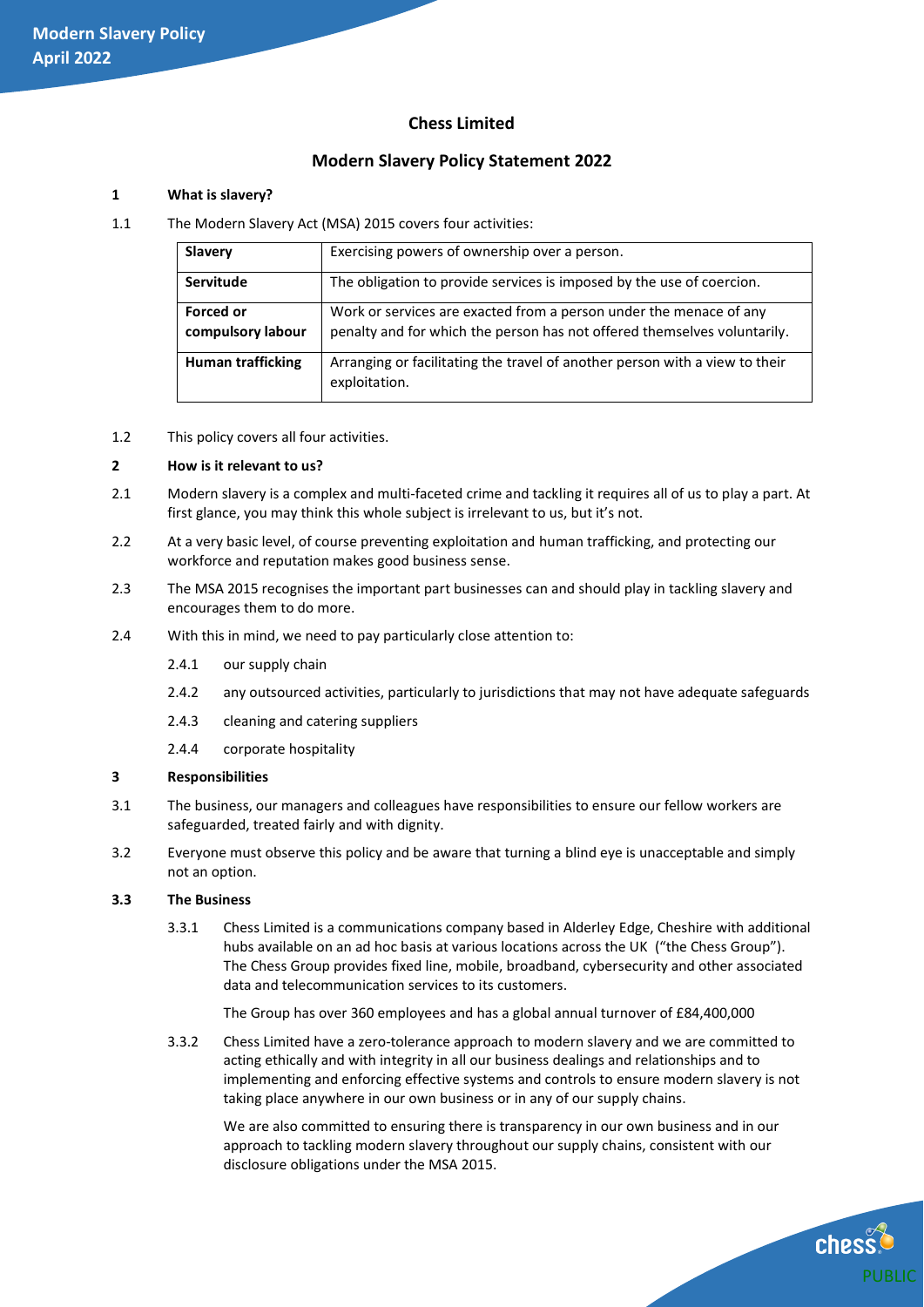We expect the same high standards from all of our contractors, suppliers and other business partners, and as part of our contracting processes, in the coming year we will include specific prohibitions against the use of forced, compulsory or trafficked labour, or anyone held in slavery or servitude, whether adults or children, and we expect that our suppliers will hold their own suppliers to the same high standards.

This policy applies to all persons working for us or on our behalf in any capacity, including employees at all levels, directors, officers, agency workers, seconded workers, agents, contractors, external consultants, third-party representatives and business partners.

- 3.3.3 As such we will:
	- (a) maintain clear policies and procedures preventing exploitation and human trafficking, and protecting our workforce and reputation
	- (b) check our supply chains (see 4.1)
	- (c) lead by example by making appropriate checks on all employees, recruitment agencies, suppliers, etc to ensure we know who is working for us
	- (d) we have in place systems to:
		- identify and assess potential risk areas in our supply chains
		- mitigate the risk of slavery and human trafficking occurring in our supply chains
		- monitor potential risk areas in our supply chains
		- protect whistle blowers
	- (e) ensure we have in place an open and transparent grievance process for all staff
	- (f) seek to raise awareness so that our colleagues know what we are doing to promote their welfare
	- (g) take our responsibilities to our employees and our clients seriously

# **3.4 The Board**

The Board of Directors have overall responsibility for ensuring this policy complies with our legal and ethical obligations, and that all those under our control comply with it.

The Chief Financial Officer has primary and day-to-day responsibility for implementing this policy, monitoring its use and effectiveness, dealing with any queries about it, and auditing internal control systems and procedures to ensure they are effective in countering modern slavery.

# **3.5 Managers**

- 3.5.1 Managers will:
	- (a) listen and be approachable to colleagues
	- (b) respond appropriately if they are told something that might indicate a colleague is in an exploitative situation
	- (c) remain alert to indicators of slavery
	- (d) use their experience and professional judgement to gauge situations

#### **3.6 Colleagues**

- 3.6.1 We all have responsibilities under this policy. Whatever your role or level of seniority, you must:
	- (a) keep your eyes and ears open—if you suspect someone (a colleague or someone in our supply chain) is being controlled or forced by someone else to work or provide services, you should report that to a senior manager
	- (b) tell us if you think there is more we can do to prevent people from being exploited

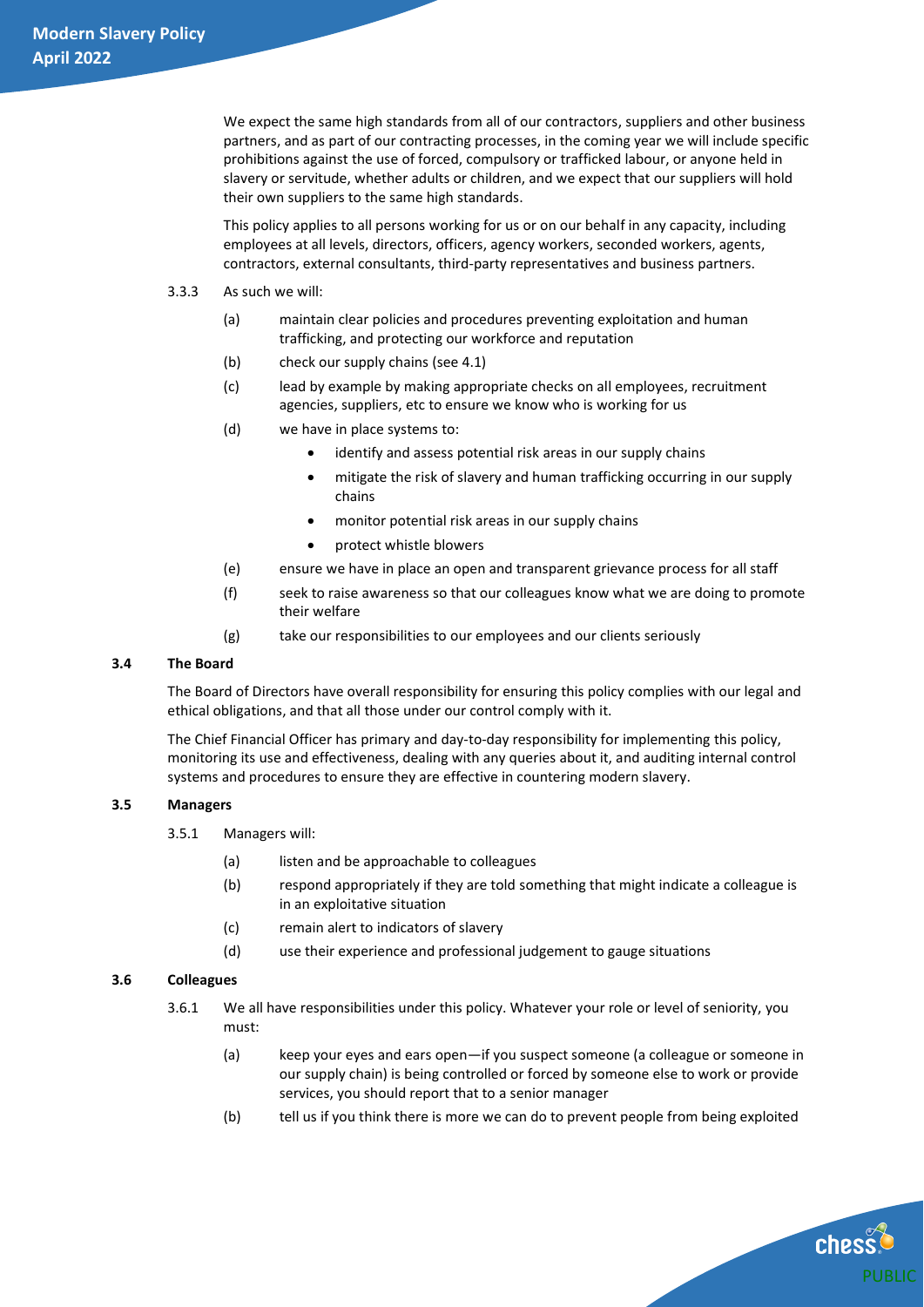#### **4 Our procedures**

#### **4.1 Supply chains**

- 4.1.1 We thoroughly check supply chains to ensure the potential for slavery and human trafficking is significantly reduced.
- 4.1.2 We tell the companies we do business with that we are not prepared to accept any form of exploitation.
- 4.1.3 All our supplier contracts contain an anti-slavery clause. This clause, which flows down through all layers of our supply chain, prohibits suppliers and their employees from engaging in slavery or human trafficking.
- 4.1.4 Our supply chains include:
	- BT EE & OpenReach
	- Gamma Telecom
	- Talk Talk Broadband
	- Sophos
- 4.1.5 To ensure all those in our supply chain and contractors comply with our values we have in place a robust supply chain compliance programme. This consists of: -

Our Supplier Management process is operated and maintained by our central Commercial Team, who ensure that we only select suppliers who meet certain standards and can demonstrate they have the necessary accreditations, certificates and policies including the . Modern Slavery Statement where applicable Each Supplier is evaluated by the Commercial and Compliance Team against minimum thresholds and either approved or rejected within our system. A formal contract detailing deliverables and conditions is then agreed and signed between both parties and stored within our OneTrust system.

The process consists of the following:

- 1. RFP
- 2. Evaluation matrix
- 3. Once selected from RFP we generate a vendor assessment on OneTrust
- 4. Assign assessment to vendor (see below screenshot from OneTrust)

| 5.21 | *Are you a relevant commercial organisation as defined by section 54<br>("Transparency in supply chains etc.") of the Modern Slavery Act<br>2015?<br>Not Sure<br>No<br>Yes<br>$\bullet$ 0<br>D<br>19. | w         |
|------|-------------------------------------------------------------------------------------------------------------------------------------------------------------------------------------------------------|-----------|
| 5.22 | *Does your organisation produce an annual statement about the<br>steps it takes to prevent modern slavery within its business and<br>supply chain?<br>No<br>Yos<br><br>o                              | <b>DO</b> |

- 5. Reviewed by Commercial for completeness
- 6. Compliance review to ensure compliant and all due diligence is carried out

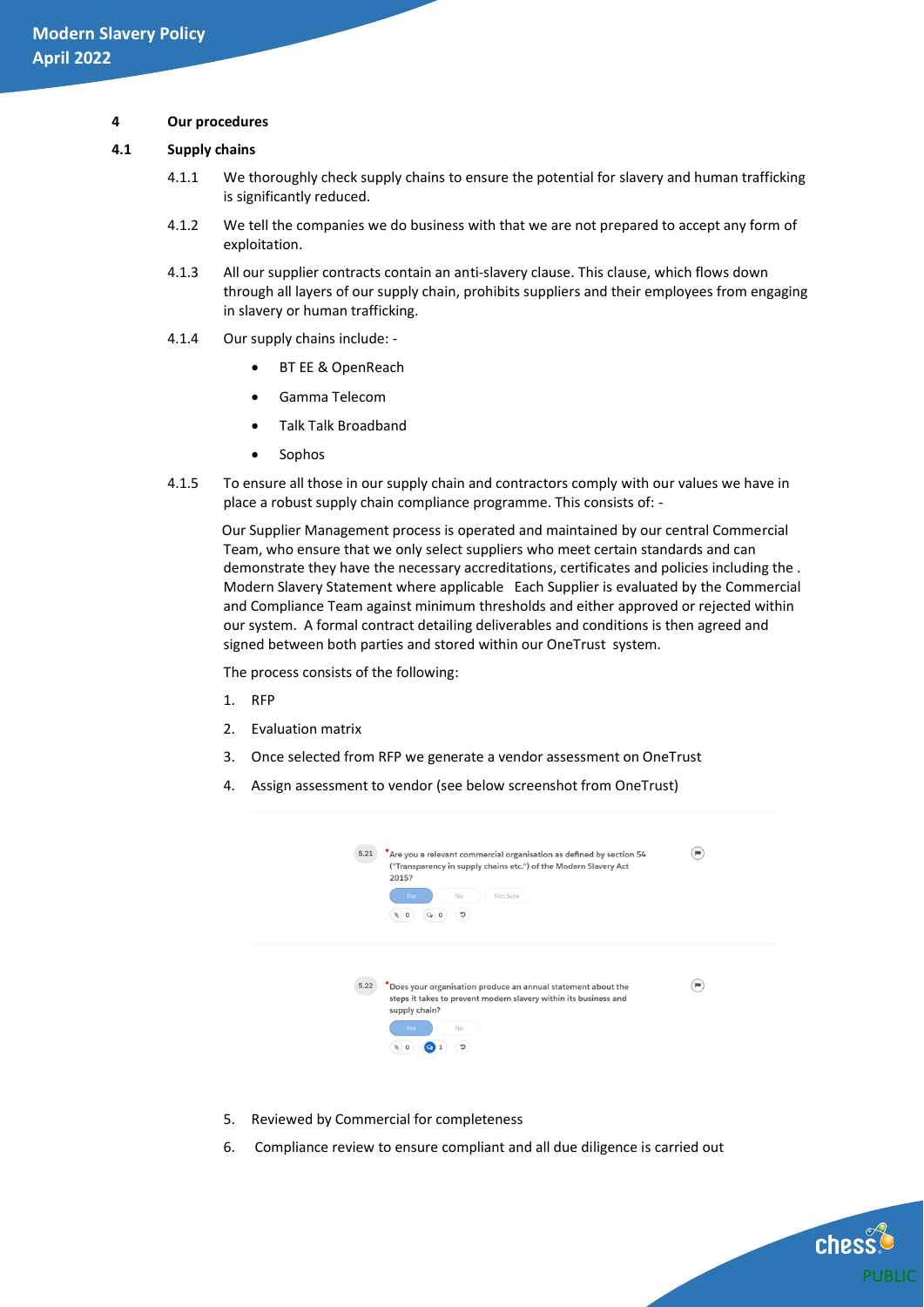- 7. Once approved by Compliance, Commercial team tasks to other departments i.e. Legal for contracts
- 8. Pre board approval is carried out
- 9. Board approval

Periodic reviews (at a minimum every 6 months) are performed on Suppliers to check their performance, and annual reviews to maintain up to date records of relevant policies / insurance, etc.

#### **4.2 Recruitment**

# **4.2.1 Using agencies**

- (a) We only use reputable recruitment agencies.
- (b) To ensure the potential for slavery and human trafficking is reduced as far as possible, we thoroughly check recruitment agencies before adding them to our list of approved agencies. This includes:
	- (i) conducting background checks
	- (ii) investigating reputation
	- (iii) ensuring the people it provides have the appropriate paperwork (eg work visas)
	- (iv) ensuring the agency provides assurances that the appropriate checks have been made on the person they are supplying
- (c) We keep agents on the list under regular review, at least every 3 years.

#### **4.2.2 General recruitment**

- (a) We always ensure all of our people have a written contract of employment and that they have not had to pay any direct or indirect fees to obtain work.
- (b) We always ensure our people are legally able to work in the UK.
- (c) We check the names and addresses of our people (a number of people listing the same address may indicate high shared occupancy, often a factor for those being exploited).
- (d) We provide information to all new recruits on their statutory rights including sick pay, holiday pay and any other benefits they may be entitled to.

#### **5 Identifying slavery**

- 5.1 There is no typical victim and some victims do not understand they have been exploited and are entitled to help and support.
- 5.2 However, the following key signs could indicate that someone may be a slavery or trafficking victim.
	- 5.2.1 The person is not in possession of their own passport, identification or travel documents.
	- 5.2.2 The person is acting as though they are being instructed or coached by someone else.
	- 5.2.3 They allow others to speak for them when spoken to directly.
	- 5.2.4 They are dropped off and collected from work.
	- 5.2.5 The person is withdrawn or they appear frightened.
	- 5.2.6 The person does not seem to be able to contact friends or family freely.
	- 5.2.7 The person has limited social interaction or contact with people outside their immediate environment.
- 5.3 This list is not exhaustive.